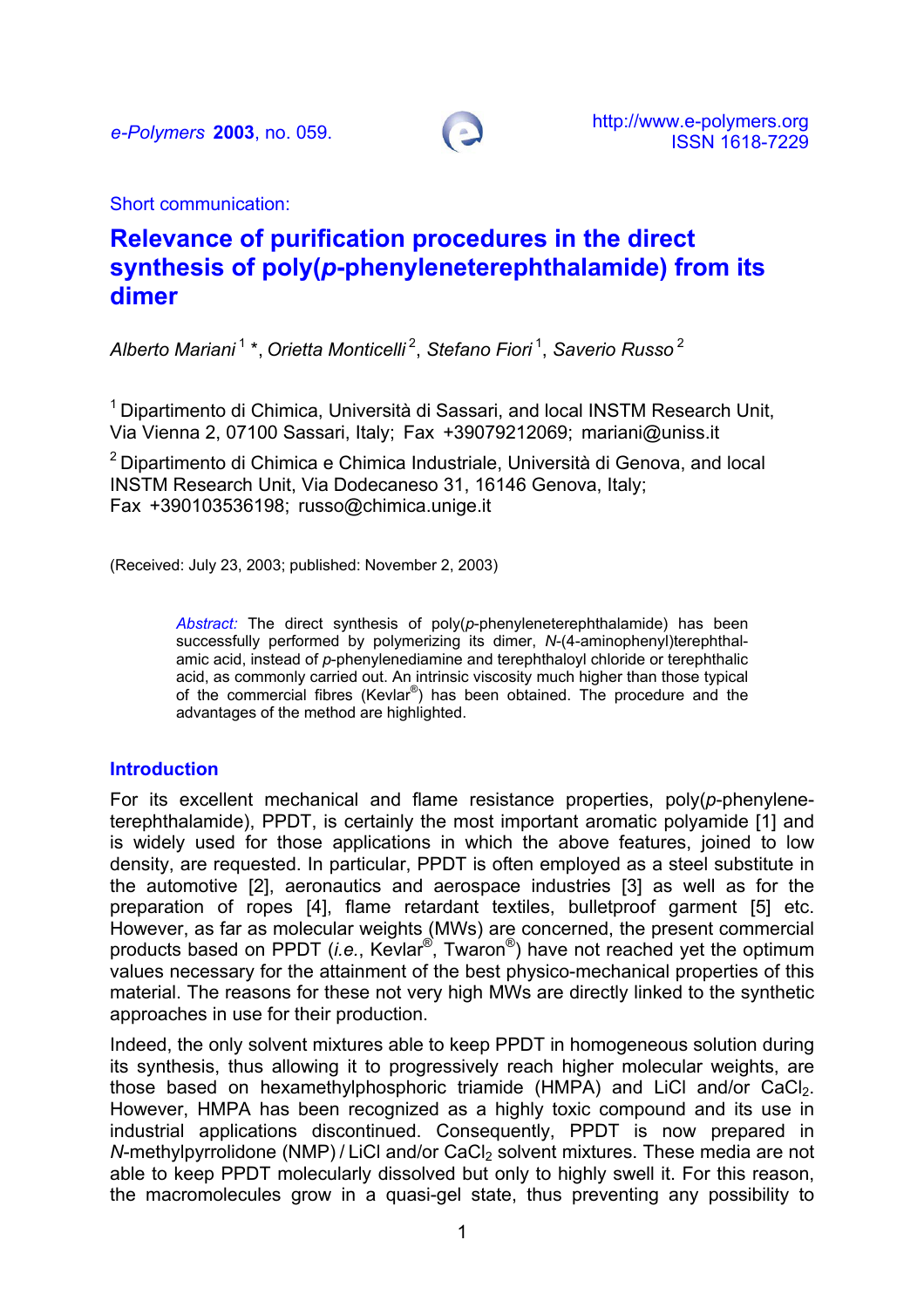reach the high molecular weights obtained in HMPA solution, which provides the highest values quoted so far. Namely, in HMPA-based media PPDT fibres with intrinsic viscosity, [η], as high as 22.1 dl/g have been obtained [6], whereas in media constituted of NMP, [η] values equal to 6 - 7 dl/g only are typically found. In both HMPA and NMP systems, the polymerization reaction is industrially performed at 0 to 10°C by allowing terephthaloyl chloride (TCl) and *p*-phenylenediamine (PPD) to react in the presence of a tertiary amine. Because of the high reactivity of TCl, the reaction is instantaneous. However, such high tendency to react with nucleophilic species implies particular care during TCl storage. Besides, PPD has a relevant tendency to oxidize and sublime, thus affecting the requested equimolar ratio between amino and carboxylic groups, which is one of the most relevant parameters to control in order to reach very high molecular weights. Moreover, PPD is considered a toxic compound and precautions are necessary for its handling and use.

An alternative synthetic approach is represented by the so-called 'direct' synthesis. By this route, aromatic polyamides are prepared by direct reaction of carboxylic acid and amino groups. These polymerizations are carried out at higher temperature (80 - 115°C) and need longer times (2 - 4 h). Triphenyl phosphite (TPP) in large amount is generally used both as the activator of the carboxylic groups and as condensing agent. The above method has the advantage of using a non-activated compound, such as a carboxylic acid, which can be stored for long times and can be handled without particular precautions.

The first studies on the direct synthesis of aramids have been performed by Yamazaki *et al.* [7] in the seventies. For PPDT, the reaction mixture was constituted of terephthalic acid (TA), PPD, NMP, pyridine (Py), LiCl (or CaCl<sub>2</sub>) and TPP. PPDT prepared via this method was characterized by very low molecular weight ( $[n] \approx 0.2$ dl/g), because of the very poor solvent power of the medium causing oligomer chains to precipitate before reaching higher degrees of polymerization.

In 1982, Higashi *et al.* [8] found that if LiCI and CaCI<sub>2</sub> are dissolved together in the above solvents, PPDT of [η] as high as 4.5 dl/g can be synthesized. In subsequent years, the method was improved by Preston *et al.* [9] and by our group [10-13]. In particular, we have demonstrated that, by both a thorough set-up of experimental conditions and accurate purification procedures of all reaction components, PPDT characterized by [η] = 11.0 dl/g (*i.e.*, a much higher value than those typical of commercial products) can be obtained.

In 1984, Preston *et al.* [14] proposed the use of *N*-(4-aminophenyl)terephthalamic acid (APTA) as starting material for the synthesis of PPDT (Scheme 1). However, PPDT of [n] only equal to 4.3 dl/g was obtained, a value much lower than that reachable using PPD and TCl or TA as starting materials (Tab. 1). To our knowledge, no further improvements have been published so far on the use of APTA in the synthesis of PPDT.

As already mentioned, we have previously published [11,12] on the dramatic influence of extended purification procedures, referred to all reaction components, on the molecular weight of the resulting aramids (*viz*., PPDT and poly(*p*-benzamide)). We believe that the above influence is very general and can provide a real breakthrough in polycondensation and related reactions. Its relevance, however, has not been fully recognized yet, often causing unjustified limitations in upper values of MW. With the present work we planned to ascertain whether both the purification extent and the procedures employed could increase PPDT molecular weight also when APTA is used.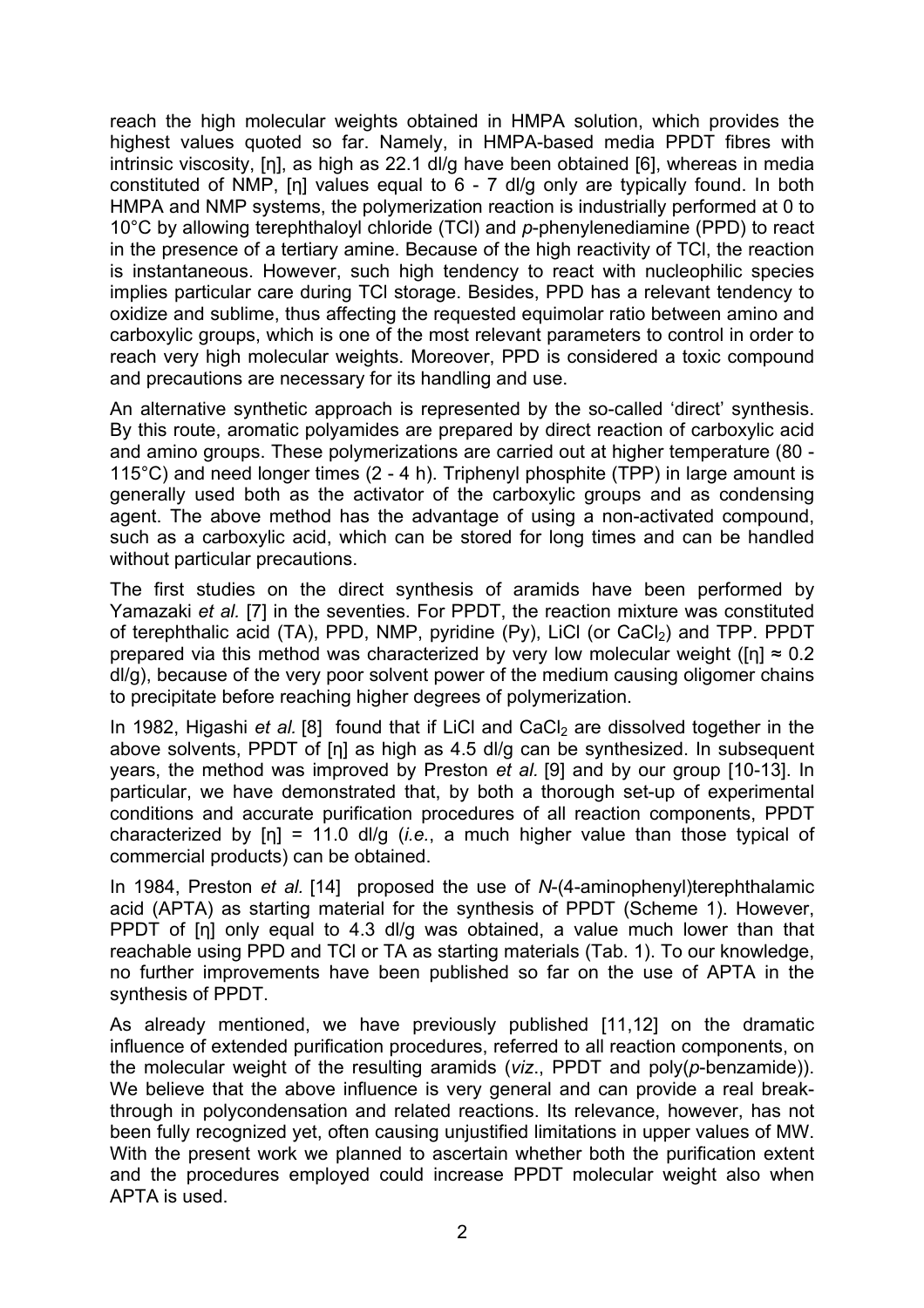

PPDT

Scheme 1. Direct synthesis of poly(*p*-phenyleneterephthalamide) (PPDT) by polymerization of *N*-(4-aminophenyl)terephthalamic acid (APTA)

|    | Sample                                    | Ref.            | Reactants or<br>monomer | $[n]$ <sup>a)</sup> in dl/g |
|----|-------------------------------------------|-----------------|-------------------------|-----------------------------|
|    | 1 Kevlar <sup>®</sup> (commercial fibres) |                 | TCI + PPD               | $6 - 7$                     |
|    | 2 PPDT (Yamazaki et al.)                  | [7]             | $TA + PPD$              | 0.2                         |
|    | 3 PPDT (Higashi et al.)                   | [8]             | $TA + PPD$              | 4.5                         |
|    | 4 PPDT (Preston et al.)                   | [9]             | $TA + PPD$              | 6.2                         |
|    | 5 PPDT (previous work of ours)            | $[13]$          | $TA + PPD$              | 11.0                        |
| 6. | PPDT (Preston et al.)                     | [14]            | <b>APTA</b>             | 4.3                         |
|    | <b>PPDT</b>                               | present<br>work | <b>APTA</b>             | 8.4                         |

Tab. 1. [η] $PPDT$  obtained in the present work and compared with literature values

a) In 96%  $H_2SO_4$  at 25°C.

## **Results and discussion**

The intrinsic viscosity of PPDT synthesized from APTA by using highly purified reagents is given in Tab. 1 (entry 7) and compared to the only literature value previously reported for the same monomer by Preston *et al*. [14] (entry 6), as well as to values typical of the corresponding commercial products (entry 1), and to data reported by Yamazaki *et al.* [7], Higashi *et al.* [8], Preston *et al.* [9] and ourselves [13] using PPD and TA as reactants.

As can be seen from the wide range of [η] values given in Tab. 1, PPDT preparation is particularly critical and strongly dependent on the conditions chosen. For instance, as stated above, the simple addition of CaCl<sub>2</sub> to Yamazaki's medium resulted in a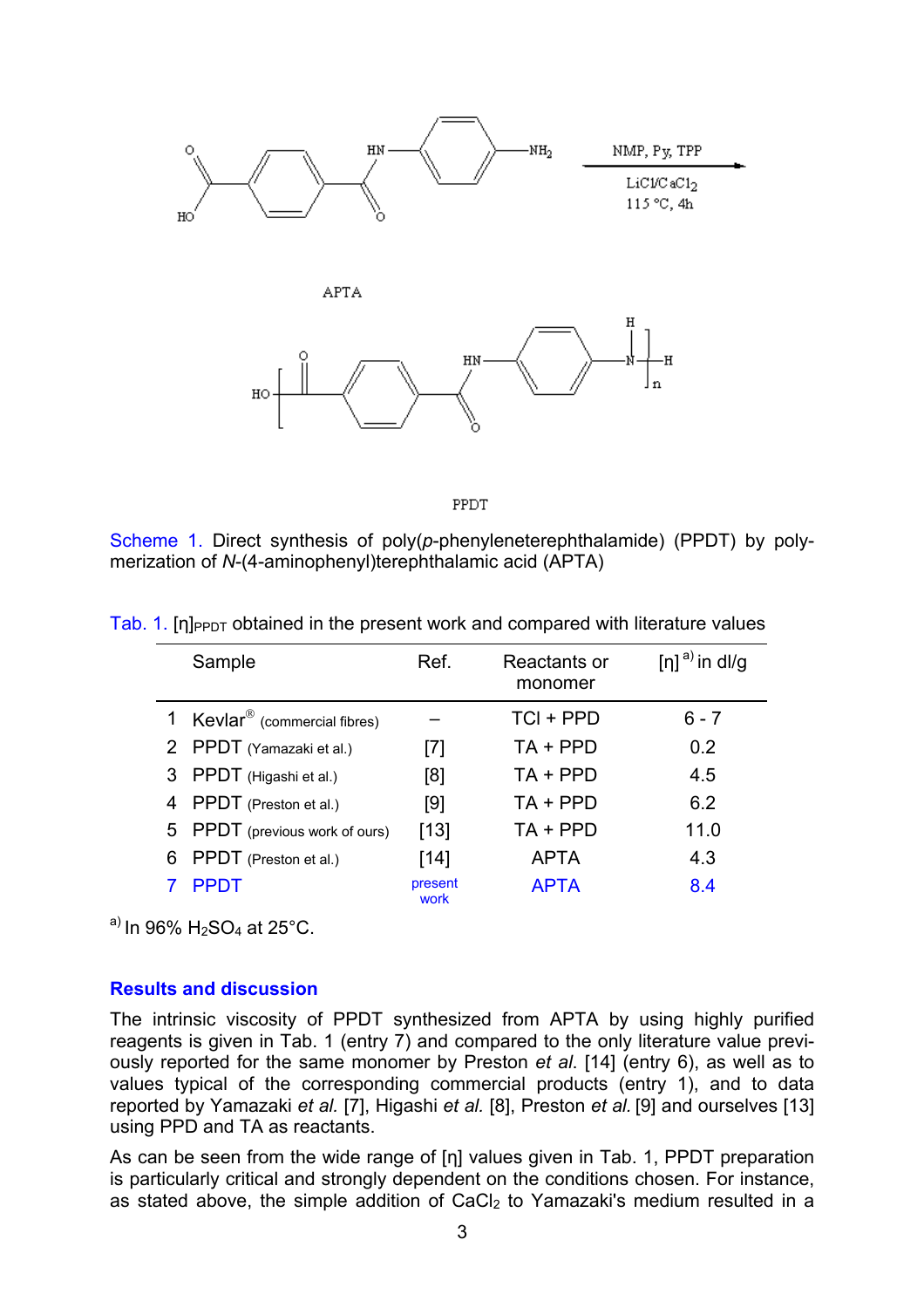rather large improvement of PPDT intrinsic viscosity (from 0.2 to 4.5 dl/g; entries 2 and 3) and, together with minor differences, was used to define the so-called Higashi medium. Later on, Preston *et al.* have shown that, by carrying out PPDT synthesis in the same Higashi medium but at 115°C instead of 100°C, a further and relevant increase of [η] is obtained up to 6.2 dl/g (entry 4), a value comparable to that of commercial PPDT fibres ( $[n] = 6 - 7$  dl/g; entry 1).

Lately, we suggested that direct polyamidation of PPD and TA can lead to additional [η] enhancement, using the same experimental conditions as employed by Preston *et al*. but paying special attention to the purification of all reaction components [10-13]. Namely, [η] as high as 11.0 dl/g has been obtained [13]. This value represents the highest [η] reported so far in literature for PPDT in solvent media not based on HMPA.

As mentioned in the Introduction, both industrial and direct polyamidation systems have some disadvantages related to the use of PPD and TCl or TA. Let us briefly recall them here: difficult storage and handling of TCl because of its high reactivity, in particular with nucleophilic impurities, high toxicity of PPD, and high tendency of PPD to sublime and oxidize, thus affecting reaction stoichiometry.

In general, as already mentioned, the use of strictly equimolar amounts of mutually reacting functional groups is necessary for the achievement of very high molecular weights. For these reasons, an attempt to overcome some of the above drawbacks has been tried by Preston *et al.* [14], who polymerized the dimer APTA by direct polyamidation. However, as mentioned above, the intrinsic viscosity of PPDT reached by his group ( $[n] = 4.3$  dl/g) was significantly lower than the values obtained by tworeactant polycondensation. Similarly to what has been previously done for the polycondensation of PPD and TA, we tried to verify whether an extensive purification of the monomer APTA, joined to the use of highly purified other components of the reaction mixture, as described in refs. [11,12], results in an improvement of the method.

It is also worth noting that APTA, having an already formed amido linkage, allows the synthesis of PPDT by using only half of the amount of TPP requested when the polycondensation is carried out from TA and PPD. This fact is particularly advantageous not only for the reduction of both costs and waste production, but also for the reduced formation of phenol, an undesirable by-product which can react (although to a minor extent) with the carboxy end groups, thus limiting chain growth [11].

From the data of Tab. 1 (entry 7), it can be noticed that PPDT characterized by  $[n] =$ 8.4 dl/g has been obtained. This value doubles that quoted by Preston *et al*. [14] starting from the same monomer, and remains significantly higher than the values typical of the commercial fibres.

On the basis of the above results, it should be underlined that, as a general rule, extensive purification of all reaction components is of fundamental relevance in all polycondensations, regardless of the starting monomer system (either AB or AA,BB). In this respect, we have already shown that PBA characterized by [n] = 2.38 dl/g is prepared by polymerizing *p*-aminobenzoic acid (pABA) [12]. The above value, obtained in a highly purified solvent medium, is the highest reported so far for the polymerization of this monomer and can be favourably compared to that previously reported by Preston *et al.* ([η] = 1.8 dl/g) [15]. However, it should be mentioned here that in both papers pABA was used as received without any further purification. As a consequence of what has been found in the present work, we suggest reconsidering all polycondensations (both involving AA,BB and AB monomer systems) in order to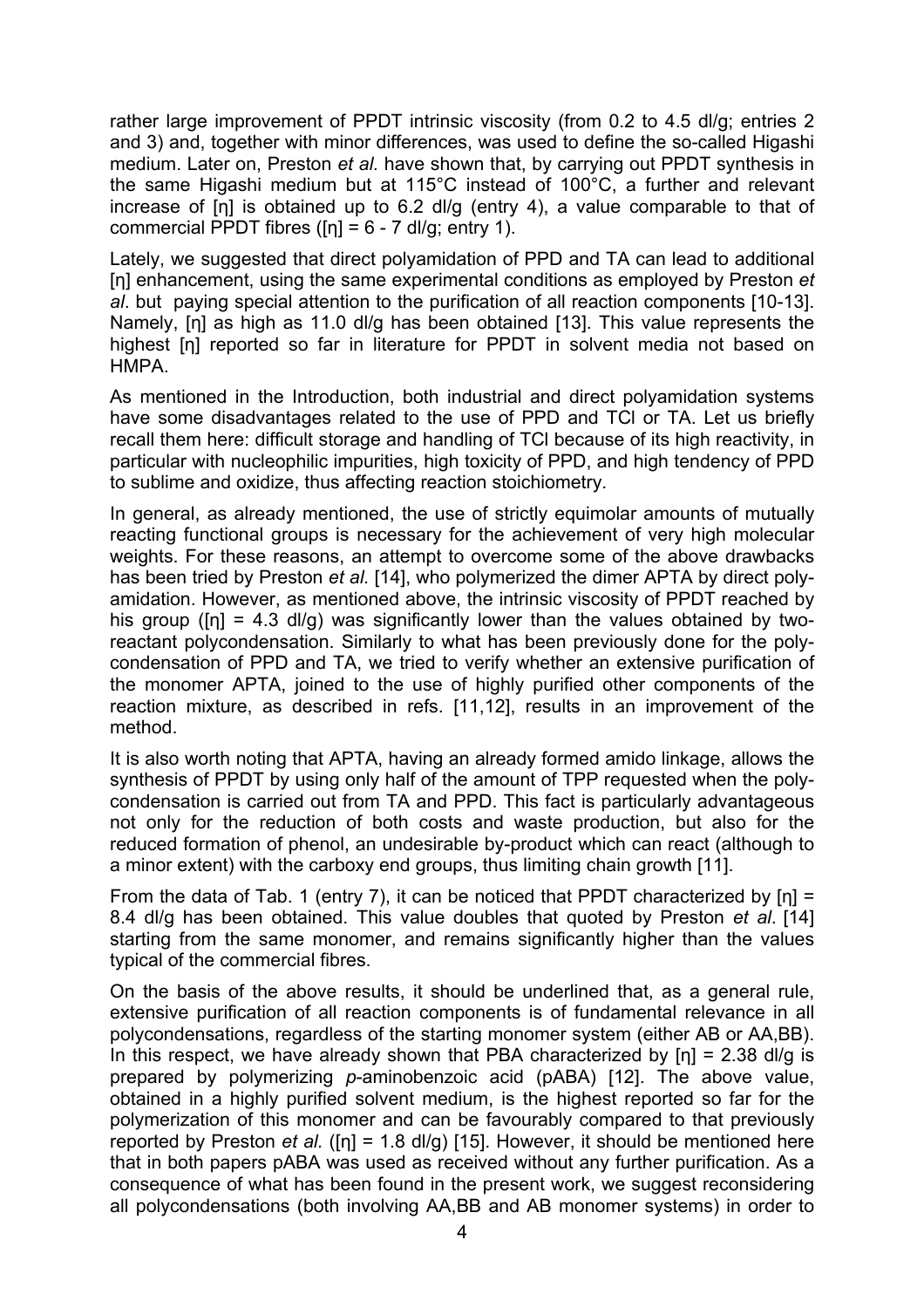verify whether MWs can be further increased by more stringent purification procedures of every reaction component. Indeed, when less purified chemicals were used in the present work, much lower [η] values of PPDT were found (*e.g.*, [η] < 1 dl/g for samples prepared using not perfectly anhydrous CaCl<sub>2</sub>, *etc.*). Therefore, we may guess that the intrinsic viscosity value of 8.4 dl/g, being still lower than that found when using PPD+TA in highly purified medium ( $[n] = 11.0$  dl/g; entry 5), needs further optimization. In other words, the above synthesis can be still improved by a thorough study on all reaction parameters, including the effects of monomer and TPP concentration, reaction temperature and time, type and amount of dissolved salt(s).

## **Experimental part**

Intrinsic viscosity measurements were carried out in an Ubbelohde viscometer at 25°C in 96%  $H_2$ SO<sub>4</sub>. <sup>1</sup>H NMR spectra were recorded on a Varian Gemini NMR spectrometer at 300 MHz. FT-IR spectra were performed on a Perkin Elmer Spectrum One FTIR. GC-MS analysis was recorded on a GC-Autospec chromatograph.

All reagents and solvents were purchased from Aldrich. Kevlar samples were kindly supplied by E.I. DuPont de Nemours. Monomethyl terephthalate and thionyl chloride were used as received. The other chemicals were purified as indicated below.

All the following operations were performed under argon atmosphere.

NMP was refluxed in vacuum (membrane pump) over  $CaH<sub>2</sub>$  and molecular sieves (4A) for 24 h and afterwards distilled under the same conditions. Then, it was refluxed over  $P_2O_5$  and molecular sieves (4A) for 12 h and distilled (this procedure was repeated twice). Tetrahydrofuran (THF) was refluxed over metallic Na for 24 h and distilled. Py was refluxed over NaOH for 24 h and distilled afterwards (this procedure was repeated twice). TPP was twice distilled in vacuum. LiCl and CaCl<sub>2</sub> were dried at 400°C in vacuum.

## *Monomethyl terephthaloyl chloride (MMTCl)*

A 100 ml round bottom flask, equipped with a reflux condenser and a magnetic stirrer, was loaded with 2 g of monomethyl terephthalate and an excess of thionyl chloride. The reaction mixture was refluxed for 2 h until the excess of thionyl chloride was distilled off and the liquid was allowed to cool. The precipitated MMTCl was isolated by filtration. Yield was quantitative.

## *N-(4-Nitrophenyl)terephthalamic acid methyl ester (NPTAME)*

A 50 ml round bottom flask was loaded with 2.18 g of MMTCl dissolved in 10 ml of anhydrous THF and 2 ml of anhydrous Py. A mixture of 1.53 g of *p*-nitroaniline dissolved in 25 ml of anhydrous THF was added dropwise to the above solution at 0°C. The reaction was carried out at 0°C for 1 h. Then, the mixture was poured into 5% aqueous HCl. The resultant precipitate was collected by filtration, recrystallized three times from *N*,*N*-dimethylformamide (DMF)/water, washed several times with boiling water and diethyl ether, and dried in a vacuum oven for 24 h at 60°C. Yield: 94%.

<sup>1</sup>H NMR: δ = 11.0 s (1 H); 8.3 m (2 H); 8.0 m (6 H); 3.9 s (3 H).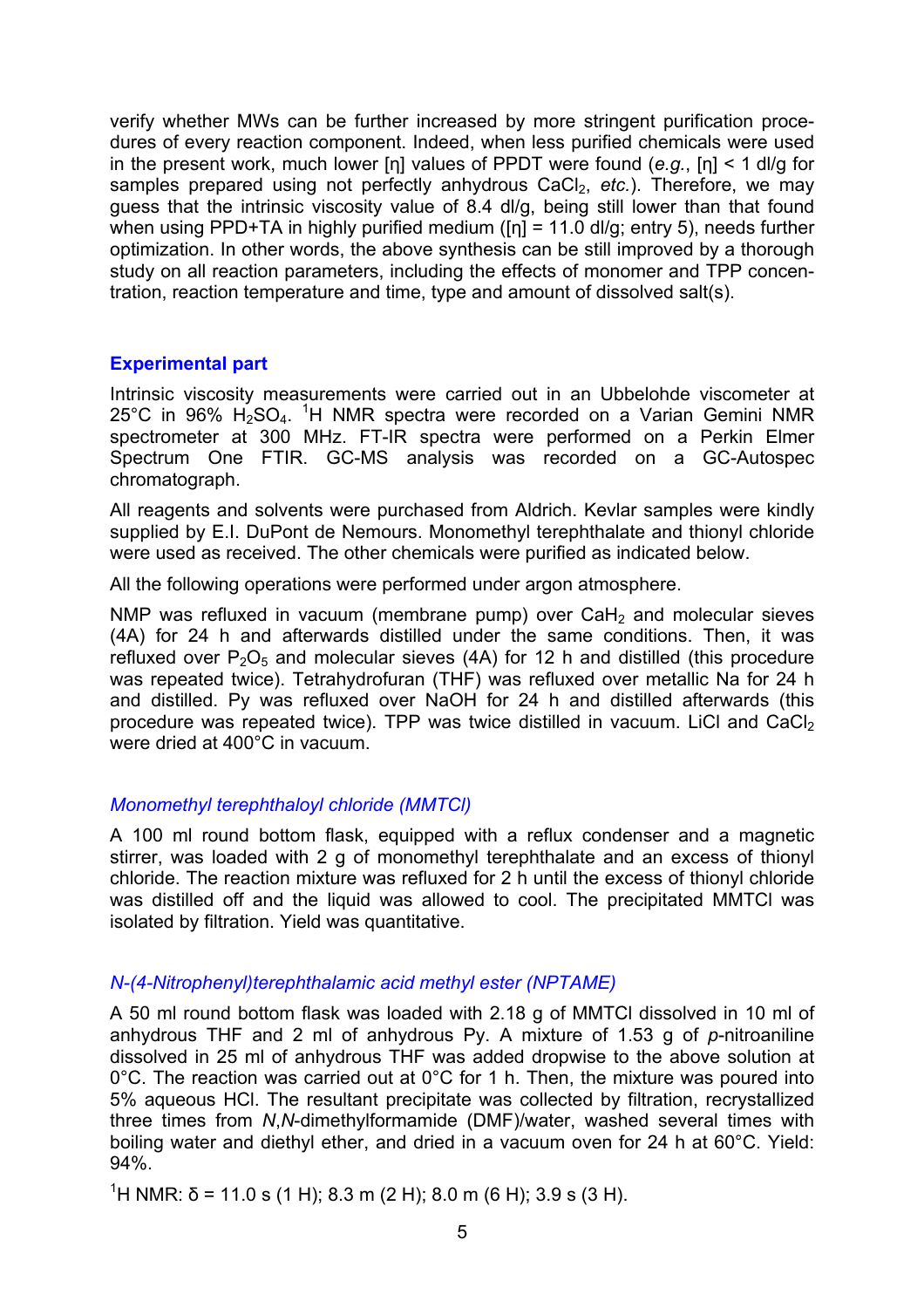## *N-(4-Nitrophenyl)terephthalamic acid (NPTA)*

In a beaker, 1 g of NPTAME was dissolved in 10 ml of hot NMP and, under stirring, 600 ml of 5% aqueous NaOH were slowly added. After 20 min, the reaction was quenched by dropwise addition of concentrated HCl to pH 2. The resultant precipitate was collected by filtration, recrystallized three times from DMF/water, washed several times with boiling water and dried in a vacuum oven for 24 h at 60°C. Yield: 90%.

<sup>1</sup>H NMR: δ = 11.0 s (1 H); 8.3 m (2 H); 8.0 m (6 H).

#### *N-(4-Aminophenyl)terephthalamic acid (APTA)*

In a 50 ml two-neck round bottom flask equipped with an inlet and outlet for  $H_2$ , 0.5 g of NPTA was dissolved in 10 ml of anhydrous NMP. After several vacuum-argon cycles, 0.05 g of Pd/Al<sub>2</sub>O<sub>3</sub> were added to the above solution. The reaction was carried out with stirring for 48 h at room temperature. Then, the mixture was filtered and poured into water. The resulting precipitate was filtered, recrystallized three times from DMF/water, washed several times with boiling water and dried in a vacuum oven for 24 h at 60°C. Yield was quantitative (m.p. > 200°C).

<sup>1</sup>H NMR: δ = 10.0 s (1 H); 8.0 m (4 H); 7.4 m (2 H); 6.5 m (2 H).

FT-IR (nujol): 3600, 3300, 2896, 1720, 1463, 1650, 1377, 729, 1306 cm-1.

MS: molecular peak = 256.

| Elemental analysis: | Calc. |  | C 65.62 H 4.72 N 10.93 |  |
|---------------------|-------|--|------------------------|--|
|                     | Found |  | C 65.08 H 4.82 N 10.98 |  |

## *Poly(p-phenyleneterephthalamide) (PPDT)*

0.1 g of APTA were dissolved in 4 ml of anhydrous NMP. Afterwards, 0.085 g of anhydrous LiCl and  $0.25$  g of anhydrous CaCl<sub>2</sub> were added to the above solution. Several vacuum-argon cycles were performed and 1 ml of Py and 0.11 ml of TPP were added to the solution. The reaction flask was placed in an oil bath set at 115°C. The reaction was carried out at this temperature for 4 h. Afterwards, the reaction mixture was poured into 200 ml of methanol. The precipitated polymer was filtered and extracted in a Soxhlet apparatus for 48 h with boiling methanol. Then, it was dried in a vacuum oven for 24 h at 80°C. Yield was quantitative.

#### **Conclusions**

At this stage of our studies on APTA, we can summarize our results as follows:

i) PPDT characterized by [η] higher than those of commercial products has been prepared; ii) APTA monomer can be used and stored without any precaution necessary for TCI and PPD; iii) most of the problems linked to the maintenance of exact stoichiometry between the reactants AA,BB are avoided, making the polymerizing system (and presumably the features of the resulting material) less sensitive to the relative concentrations of reaction components. Further studies devoted to the evaluation of the most suitable reaction conditions are under way and will be reported in a forthcoming paper.